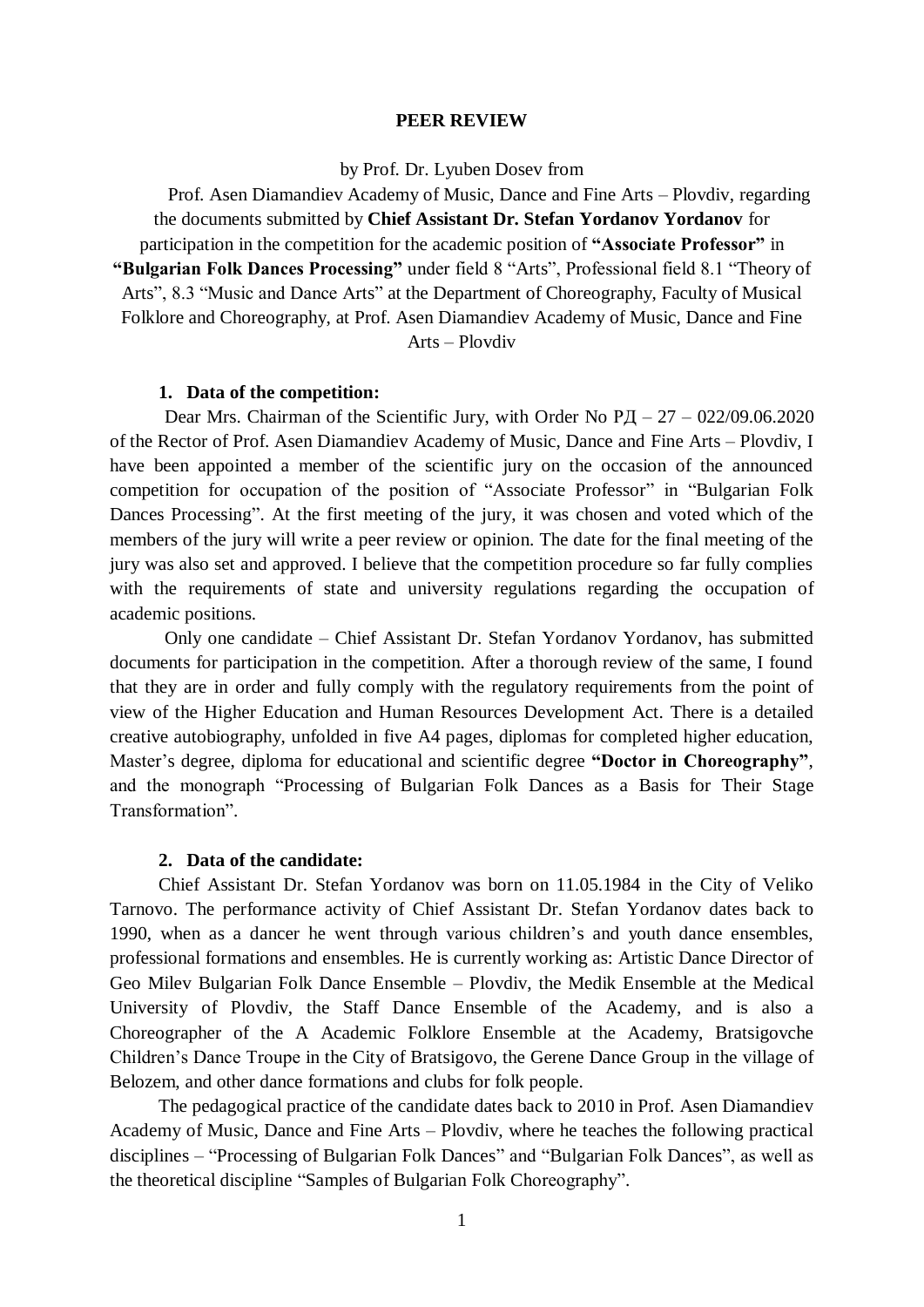### **3. Description of research works:**

The research activity of the doctoral student on the topic "Processing of Bulgarian Folk Dances as a Basis for Their Stage Transformation" is supported by five publications:

- "Requisite and its place in the Bulgarian folk dance";
- "The Historical Reconstruction in Perushtitsa", presented as a musical-theatrical performance'
- "For the Stage Performance of the Bulgarian Folk Dances" and the concertperformance "Swan Dance";
- "Nikola Kolev and his Contribution to the Development of Bulgarian Folk Dances";
- "The Place of the Choreographer Ivan Ivanov in the Stage Transformation of the Bulgarian Folk Dance"

For many years I have known the candidate as one of the few prosperous contemporary choreographers who are extremely professional and most of all – very responsible to build their productions based on the authentic Bulgarian dance folklore. Moreover, in his work he makes a huge impression that he builds his own creative style. For the second time I want to emphasize the fact that in all his works, he firmly steps on the traditional Bulgarian dance folklore. That is why in his dissertation and habilitation work he very correctly describes and diligently quotes all the authentic dances he uses. Some of them are his real field findings, while others he has studied very carefully from the publications of our great researchers, choreographers, and folklorists. And something else, Dr. Yordanov, as it has already become known, is a young and ambitious choreographer who is looking for options to be relevant and to develop together with the time. His creative pursuits are not limited to the field of Bulgarian dance folklore. He successfully experiments in other styles of dance and genres as an art form. I quote only a few examples: the performances he realized together with the Plovdiv State Opera:

- "On the River"
- "Nestinarka"
- "Knyaz Igor"
- "Swan Dance"

He is also the author of five theater and dance productions:

- "To You Sacred Bulgaria"
- "Boryana"
- "The Inebriation, Suffering, and Dreaming of Perushtitsa"
- "Memory of Perushtitsa"
- "Budna Perushtitsa"

There are other stage conversions, the titles of which I cannot list due to the limited pages I have. We are talking about many **divertissements, miniatures, thematic-variational forms, as well as various suite and story forms**.